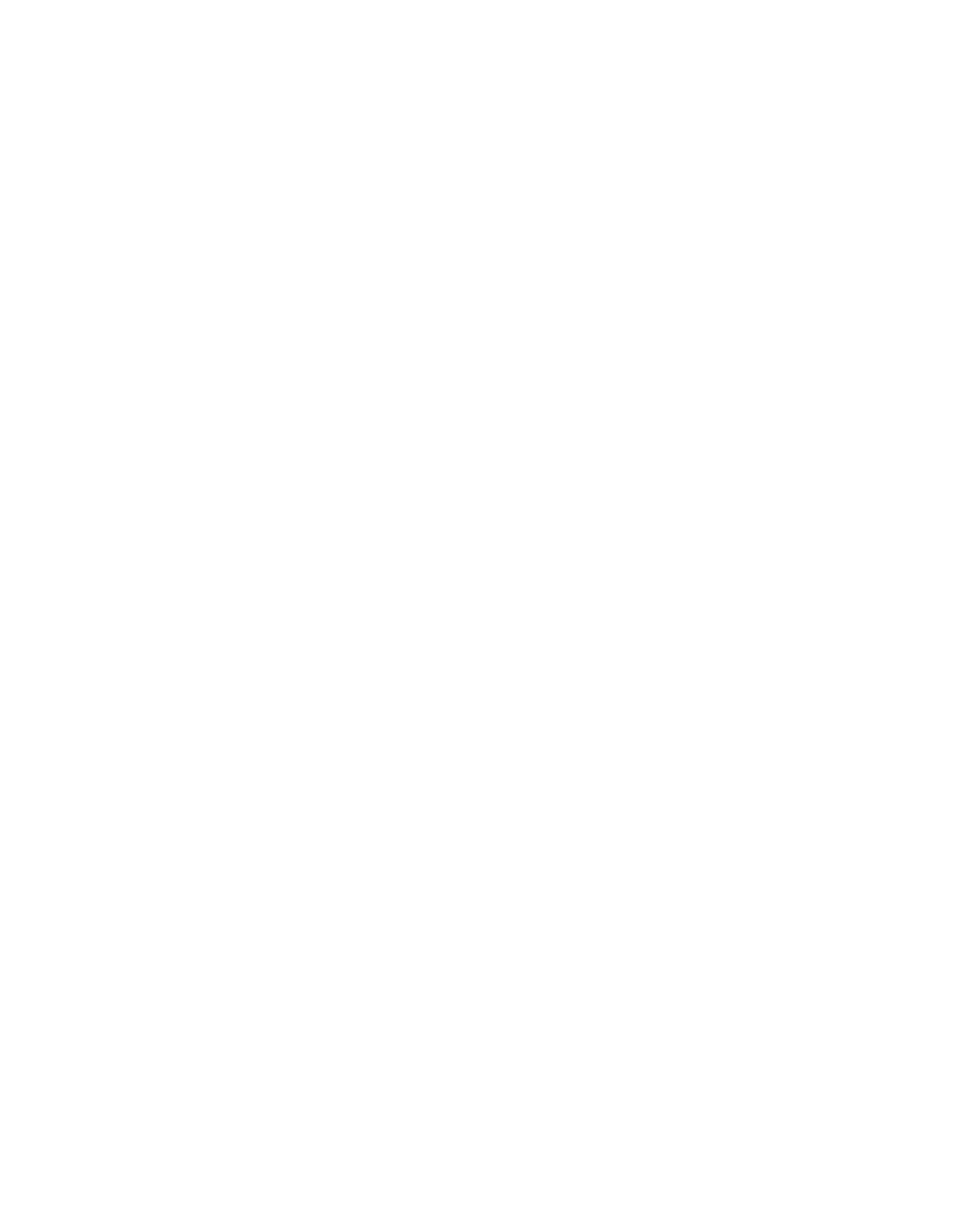### **Section 1 Executive Summary**

This report is ISO New England's (ISO) 2018 annual assessment (Interim Review) of its 2017 Comprehensive Review of Resource Adequacy, and covers the time period of 2019 through 2022. This Interim Review is conducted to comply with the Reliability Assessment Program (RAP) as established by the Northeast Power Coordinating Council (NPCC). It follows the resource adequacy review guidelines as outlined in the *NPCC Regional Reliability Directory #1 Appendix D, Design and Operation of Bulk Power System*.

To ensure the resource adequacy for the region, ISO New England identifies the amount and locations of resources the system needs and meets these needs in the short term through the Forward Capacity Market (FCM). Forward Capacity Auctions have been co[n](#page-2-1)ducted to purchase needed resources for the Capacity Commitment Periods (CCP) 2019/20201 to 2021/2022. The resources procured by ISO New England through the FCM assume a capacity supply obligation (CSO), and must be available to offer energy and reserve to the New England energy markets. Resources that do not have a CSO can participate in the energy markets to serve New England load and provide reserve on a voluntary basis. For this Interim Review, resource adequacy is assessed under two sets of resource assumptions: 1) using resources' seasonal claimed capabilities; 2) using capacity supply obligations of resources purchased in the Forward Capacity Market.

<span id="page-2-0"></span>[Table 1-1](#page-2-0) and Table 1-2 summarize the Loss of Load Expectation (LOLE) for the study period using two demand forecasts and two sets of capacity resource assumptions.

| Year | 2017 Comprehensive Review<br>(Days/Year)                           | <b>2018 Interim Review</b><br>(Days/Year)                          |                                                                  |
|------|--------------------------------------------------------------------|--------------------------------------------------------------------|------------------------------------------------------------------|
|      | <b>Based on Resources' Seasonal</b><br><b>Claimed Capabilities</b> | <b>Based on Resources' Seasonal</b><br><b>Claimed Capabilities</b> | <b>Based on Resources' Capacity</b><br><b>Supply Obligations</b> |
| 2019 | 0.028                                                              | 0.019                                                              | 0.032                                                            |
| 2020 | 0.030                                                              | 0.017                                                              | 0.024                                                            |
| 2021 | 0.058                                                              | 0.015                                                              | 0.053                                                            |
| 2022 | 0.061                                                              | 0.040                                                              | N/A (auction to be conducted)                                    |

**Table 1-1 New England LOLE using Reference Demand Forecast**

<span id="page-2-1"></span><sup>&</sup>lt;sup>1</sup> A capacity commitment period of 20xx/yy refers to a period from June 1, 20xx through May 31, 20yy.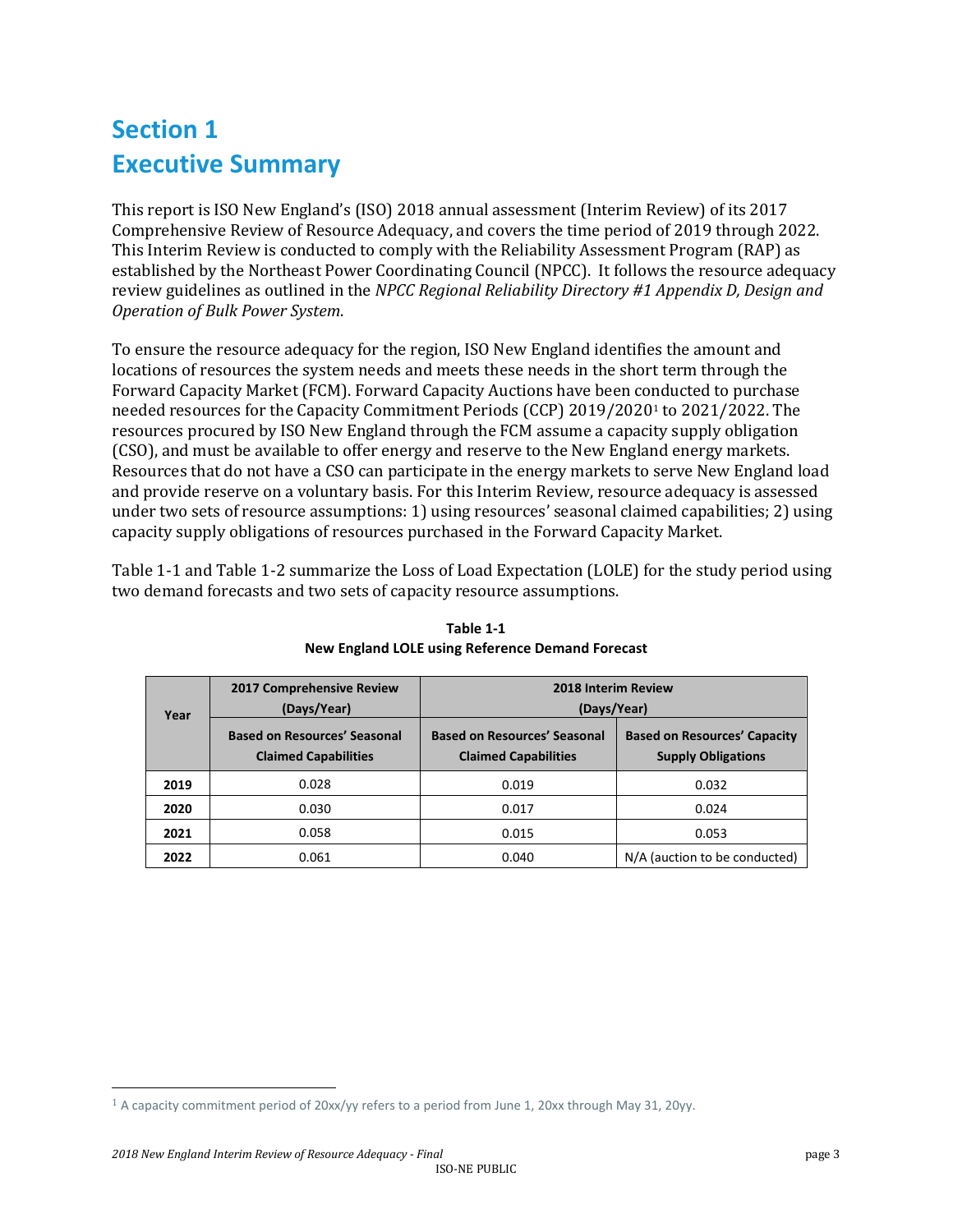| Year | 2017 Comprehensive Review<br>(Days/Year)                           | 2018 Interim Review<br>(Days/Year)                                 |                                                                  |  |
|------|--------------------------------------------------------------------|--------------------------------------------------------------------|------------------------------------------------------------------|--|
|      | <b>Based on Resources' Seasonal</b><br><b>Claimed Capabilities</b> | <b>Based on Resources' Seasonal</b><br><b>Claimed Capabilities</b> | <b>Based on Resources' Capacity</b><br><b>Supply Obligations</b> |  |
| 2019 | 0.038                                                              | 0.027                                                              | 0.043                                                            |  |
| 2020 | 0.043                                                              | 0.029                                                              | 0.037                                                            |  |
| 2021 | 0.080                                                              | 0.028                                                              | 0.080                                                            |  |
| 2022 | 0.086                                                              | 0.069                                                              | N/A (auction to be conducted)                                    |  |

**Table 1-2 New England LOLE using High Demand Forecast**

Results of this Interim Review show that New England has adequate existing and planned resources to meet the NPCC Resource Adequacy Design Criteria under both the reference and high load forecasts for the study period 2019 through 2022. Forward Capacity Market auctions have procured an adequate amount of resources for the years for which the Forward Capacity Auction (FCA) has been conducted.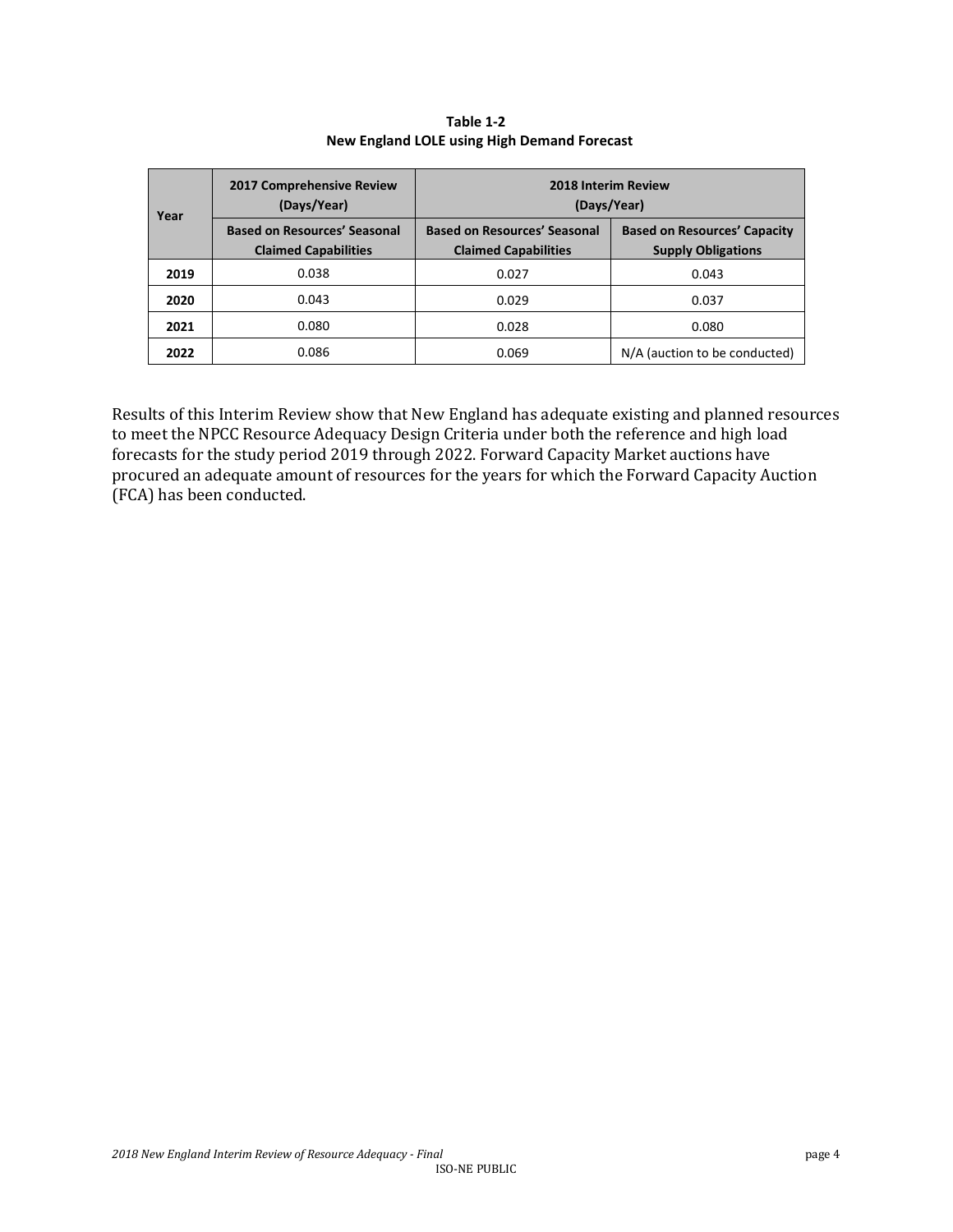### **Section 2 Introduction**

This is the first update of New England's 2017 Comprehensive Review of Resource Adequacy, which was approved by NPCC in December 2017. The load and resource assumptions of this Interim Review are based on the "2018-2027 Forecast Report of Capacity, Energy, Loads, and Transmission" (2018 CELT Report)[2.](#page-4-0) Resource performance and transmission interface transfer capability assumptions are consistent with the values used by ISO New England in its calculation of the region's Installed Capacity Requirements, which were approved by the New England Power Pool and filed with the Federal Energy Regulatory Commission. ISO New England continues to use the General Electric Multi-Area Reliability Simulation (MARS) model to simulate New England system resource adequacy.

<span id="page-4-0"></span>j *<sup>2</sup>* [https://www.iso-ne.com/static-assets/documents/2018/04/2018\\_celt\\_report.xls](https://www.iso-ne.com/static-assets/documents/2018/04/2018_celt_report.xls)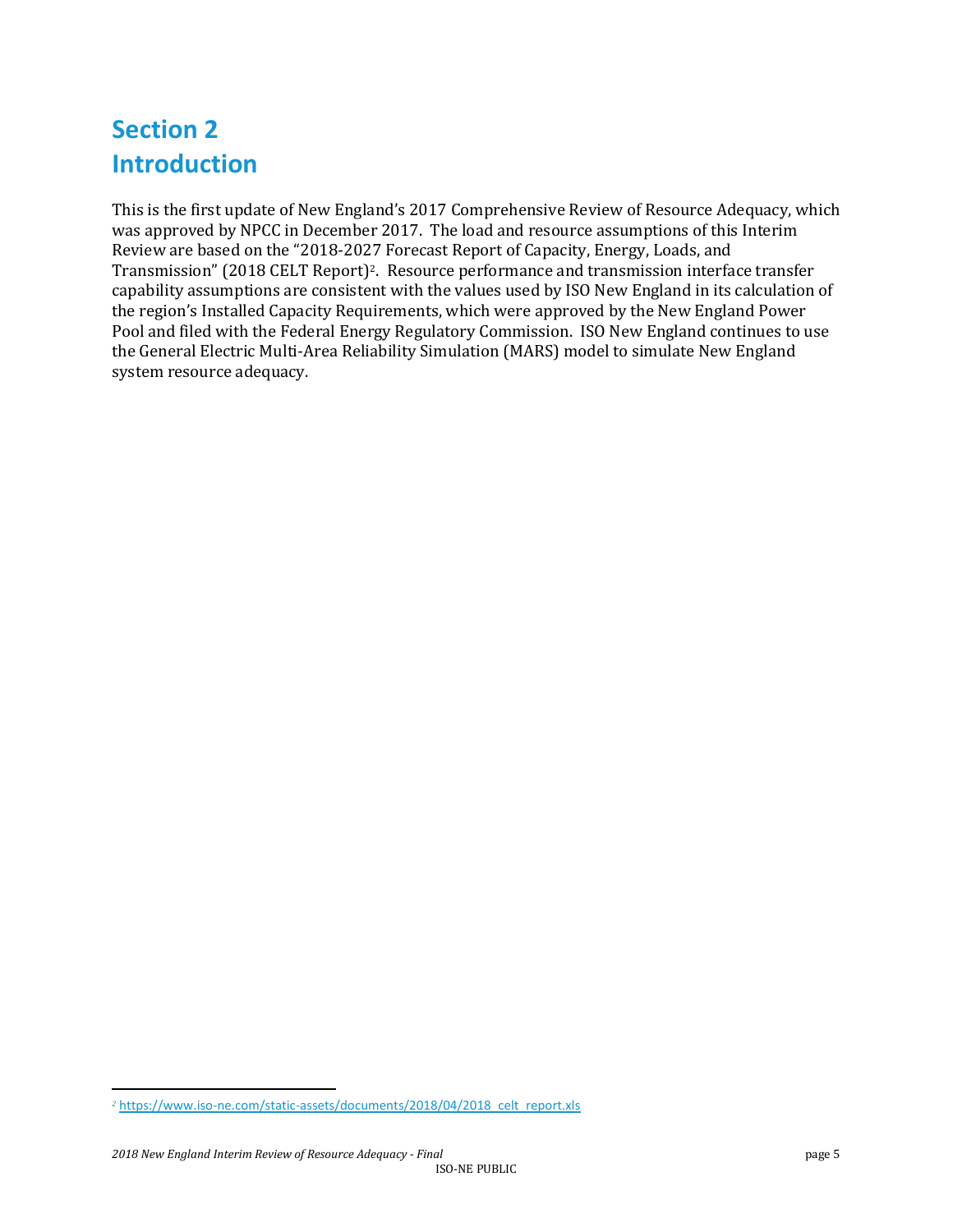### **Section 3 Assumptions Changes**

#### **3.1 Resources**

Table 3-1 compares resource assumptions between the two reviews. As shown, the total resources assumed for the 2018 review is higher than the amount assumed for each of the common years of the reviews. For 2019 and 2020, the higher amount of approximately 800 MW is the result of higher demand resources and generation uprates. For 2021, the higher amount of approximately 1,800 MW is the result of higher demand resources, generation uprates, and additional capacity imports after accounting for resource retirements. For 2022, the higher amount of approximately 750 MW is due to higher demand resources, and generation uprates after accounting for resource retirements.

On March 23, 2018, Exelon submitted to the ISO Retirement De-List Bids for Mystic Station, expressing its intention to retire the generators when the existing capacity supply obligations expire on May 31, 2022. Mystic Station consists of four units, designated as Units 7, 8, 9, and "Mystic Jet", and have an aggregate nominal summer capacity rating of 2,274 MW. In this review, the Mystic Station units are assumed available because there is no certainty that the Retirement De-List Bid will clear the FCA.

This review also conducts an assessment using only the resources with capacity suppl[y](#page-5-0) obligations. The amount of capacity supply obligations are based on the values as of October 2018.<sup>3</sup>

|      |                       | <b>Capacity Supply</b> |                   |                                                                                                                                                                                                  |                                              |
|------|-----------------------|------------------------|-------------------|--------------------------------------------------------------------------------------------------------------------------------------------------------------------------------------------------|----------------------------------------------|
| Year | 2017<br><b>Review</b> | 2018<br><b>Review</b>  | <b>Difference</b> | <b>Major Reasons for Changes</b>                                                                                                                                                                 | <b>Obligations assumed</b><br>in 2018 Review |
| 2019 | 35,129                | 35,927                 | 798               | more demand resources (~600)<br>٠<br>resource uprates (~200)<br>٠                                                                                                                                | 35,330                                       |
| 2020 | 35,287                | 36,121                 | 834               | more demand resources (~520)<br>٠<br>resource uprates (~300)<br>٠                                                                                                                                | 35,787                                       |
| 2021 | 34,540                | 36,363                 | 1,823             | more demand resources (~750)<br>٠<br>resource uprates (~400)<br>$\bullet$<br>new capacity imports procured for 2021 in<br>٠<br>FCA $(^{\sim}1, 150)$<br>retirements starting in 2021 (~400)<br>٠ | 35,567                                       |
| 2022 | 34,840                | 35,574                 | 734               | more demand resources (~750)<br>٠<br>resource uprates (~400)<br>٠<br>retirements starting in 2021 (~400)<br>٠                                                                                    | N/A (auction to be<br>conducted)             |

**Table 3-1 New England Resource Assumptions Comparison (Summer Ratings in MW)**

<span id="page-5-0"></span> <sup>3</sup> <https://www.iso-ne.com/static-assets/documents/2018/10/october-2018-coo-report.pdf>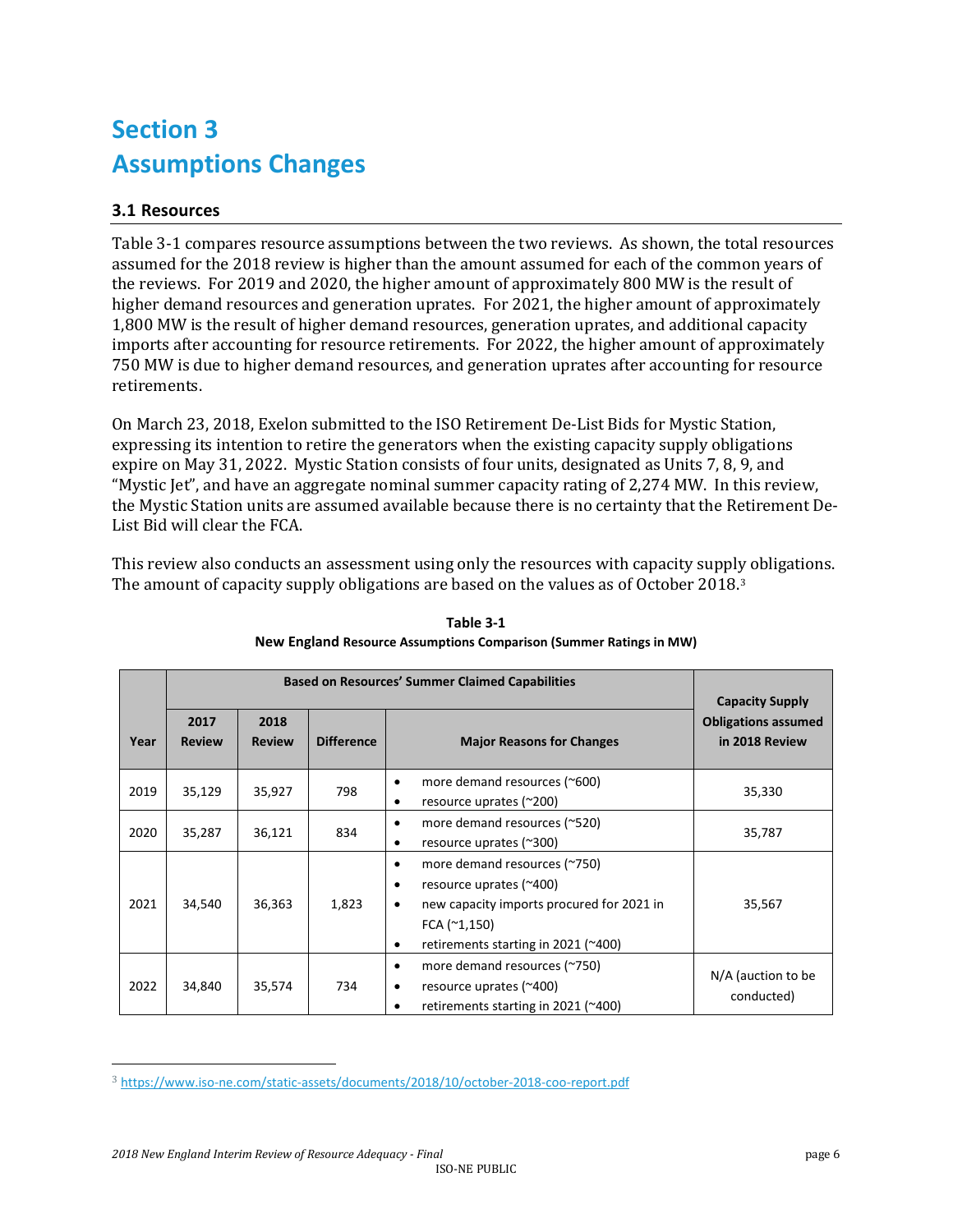#### **3.2 Load**

This Interim Review uses the 2018 load forecast, which updates the data for the region's historical annual use of electric energy and peak loads by adding another year of historical data to the model, incorporating the most recent economic and demographic forecasts, and making adjustments for resettlement that include meter corrections. The forecast also reflects the impacts of behind-themeter photovoltaics (PV)load reductions. Demand response programs, which include both active and passive demand resources, are modeled and reported on the resource side. Table 3-2 compares the reference summer peak demand forecasts between the 2017 and the 2018 reviews. This year's forecast is lower by approximately 400 MW to 600 MW. Table 3-3 compares the high demand forecasts, which shows a similar trend.

|      | 2017 Comprehensive Review (MW) |                        |                | 2018 Interim Review (MW) |                    |                |              |
|------|--------------------------------|------------------------|----------------|--------------------------|--------------------|----------------|--------------|
| Year | <b>Gross Peak</b>              | <b>BTM PV Peak</b>     | Net of BTM     | <b>Gross Peak</b>        | <b>BTM PV Peak</b> | Net of BTM     | Delta of Net |
|      | Forecast                       | Reduction <sup>4</sup> | <b>PV Peak</b> | Forecast                 | Reduction          | <b>PV Peak</b> | Peak         |
| 2019 | 29.750                         | 783                    | 28,967         | 29,298                   | 721                | 28,577         | $-390$       |
| 2020 | 30.036                         | 848                    | 29,188         | 29.504                   | 790                | 28,714         | $-474$       |
| 2021 | 30,322                         | 891                    | 29,431         | 29,744                   | 851                | 28,893         | $-538$       |
| 2022 | 30,620                         | 929                    | 29,691         | 29.994                   | 901                | 29,093         | -598         |

**Table 3-2 New England Reference Summer Peak Demand Forecast Comparison**

| Table 3-3                                               |
|---------------------------------------------------------|
| New England High Summer Peak Demand Forecast Comparison |

|      | 2017 Comprehensive Review (MW) |                    |                | 2018 Interim Review (MW) |                    |                |              |
|------|--------------------------------|--------------------|----------------|--------------------------|--------------------|----------------|--------------|
| Year | <b>Gross Peak</b>              | <b>BTM PV Peak</b> | Net of BTM     | Gross Peak               | <b>BTM PV Peak</b> | Net of BTM     | Delta of Net |
|      | Forecast                       | Reduction          | <b>PV Peak</b> | Forecast                 | Reduction          | <b>PV Peak</b> | Peak         |
| 2019 | 30,083                         | 783                | 29,300         | 29,579                   | 721                | 28,858         | $-442$       |
| 2020 | 30,431                         | 848                | 29,583         | 29,906                   | 790                | 29,116         | $-467$       |
| 2021 | 30,773                         | 891                | 29,882         | 30,253                   | 851                | 29,402         | $-480$       |
| 2022 | 31.115                         | 929                | 30,186         | 30,602                   | 901                | 29,701         | $-485$       |

#### **3.3 Interface Limits**

The same sub-area configuration (bubble transportation model) is used to represent the transmission system in these two reviews. The transfer capabilities for the Boston Import interface and Southeast New England (SENE) Import interface have been updated for 2019 and 2020 to account for the delay in the Wakefield Woburn 345 kV Project. This project, which is part of the Greater Boston upgrades, consists of installing a new 345 kV underground cable between Wakefield and Woburn, approximately 8.5 miles long, and a 160 MVAR shunt reactor in addition to termination facilities at both Wakefield and Woburn. The project was approved by the Massachusetts Electric Facilities Siting Board in February 2018. However, this decision has been

<span id="page-6-0"></span> <sup>4</sup> These values are the estimated peak load reduction impacts from the BTM PV. Hourly profiles were used in the simulation model.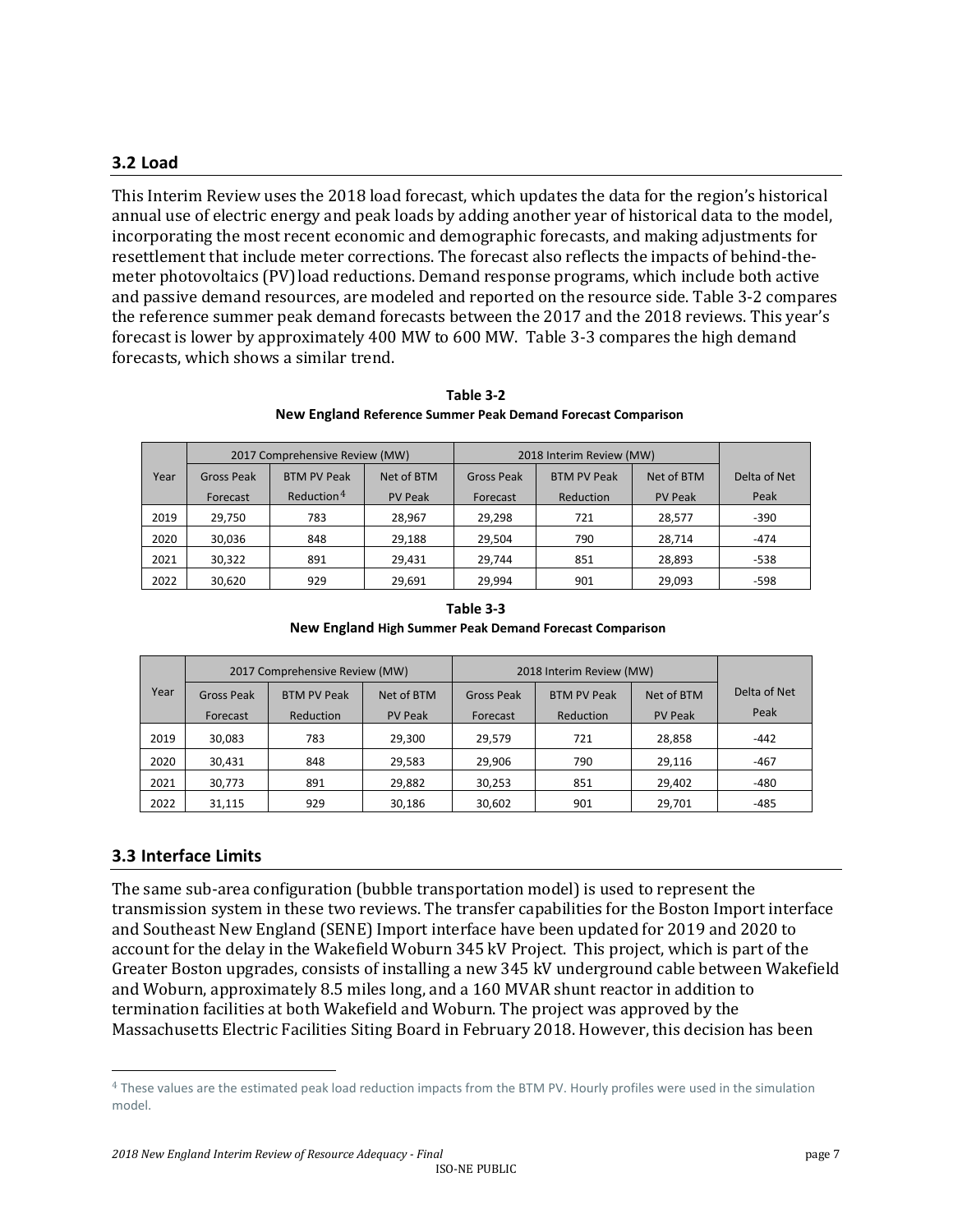appealed by two towns to the MA Supreme Judicial Court. The appeals process, coupled with lengthy local permitting approval processes, has delayed the expected in-service date for the 345 kV underground cable from May 2019 to May 2021.

#### **3.4 Unit Availability**

Table 3-5 compares the weighted average EFORd assumptions used in the 2017 Comprehensive Review and this Interim Review. Overall, the system weighted average EFORd for generating capacity assumed in this review has slightly improved as compared to the 2017 review assumptions. The change is the result of the update of the rolling 5-year average of generatorsubmitted Generation Availability Data System (GADS) data.

| <b>Unit Type</b>          | 2017 Comprehensive Review<br>EFORd (%) | 2018 Interim Review<br>EFORd $(\%)^5$ |
|---------------------------|----------------------------------------|---------------------------------------|
| Fossil                    | 19.3                                   | 20.4                                  |
| Combined Cycle            | 3.9                                    | 4.0                                   |
| <b>Diesel</b>             | 9.3                                    | 8.3                                   |
| <b>Combustion Turbine</b> | 10.4                                   | 10.7                                  |
| Nuclear                   | 1.9                                    | 0.9                                   |
| Hydro                     | 3.5                                    | 2.5                                   |
| <b>Others</b>             | 10.0                                   | 10.9                                  |
| System                    | 7.3                                    | 7.2                                   |

**Table 3-4 New England Change In EFORd Assumptions – Weighted Averages**

#### **3.5 Fuel Security**

The ISO and New England stakeholders have been grappling with a growing threat to the reliable operation of the New England system. This threat is posed by the region's increasing reliance on natural gas-fired generation combined with minimal growth in regional gas pipeline capacity. The problem is most critical during the winter months, when the region's pipelines are delivering firm gas to the LDCs. In January 2018, ISO New England published an operational analysis of fuelsecurity challenges to the continued reliability of New England's power system and opened a dialogue with stakeholders on the issue. The study illustrates the number and duration of energy shortfalls that could occur during the winter period that would require implementation of emergency procedures to maintain reliability. The purpose of the fuel-security analysis is to examine how anticipated generating resource and fuel-mix combinations could affect reliable operation of the regional bulk power system during an entire winter period (December 1 through February 28). Quantifying the level of risk over a wide range of possible combinations provides information the region can use to consider approaches to ensuring power system reliability. The ISO has commenced efforts to develop solutions to be accomplished in the near-term, mid-term, and longer-term development horizons.

<span id="page-7-0"></span> <sup>5</sup> [https://www.iso-ne.com/static-assets/documents/2018/08/a3\\_pspc\\_prpsd\\_icr\\_values\\_08302018.pdf](https://www.iso-ne.com/static-assets/documents/2018/08/a3_pspc_prpsd_icr_values_08302018.pdf)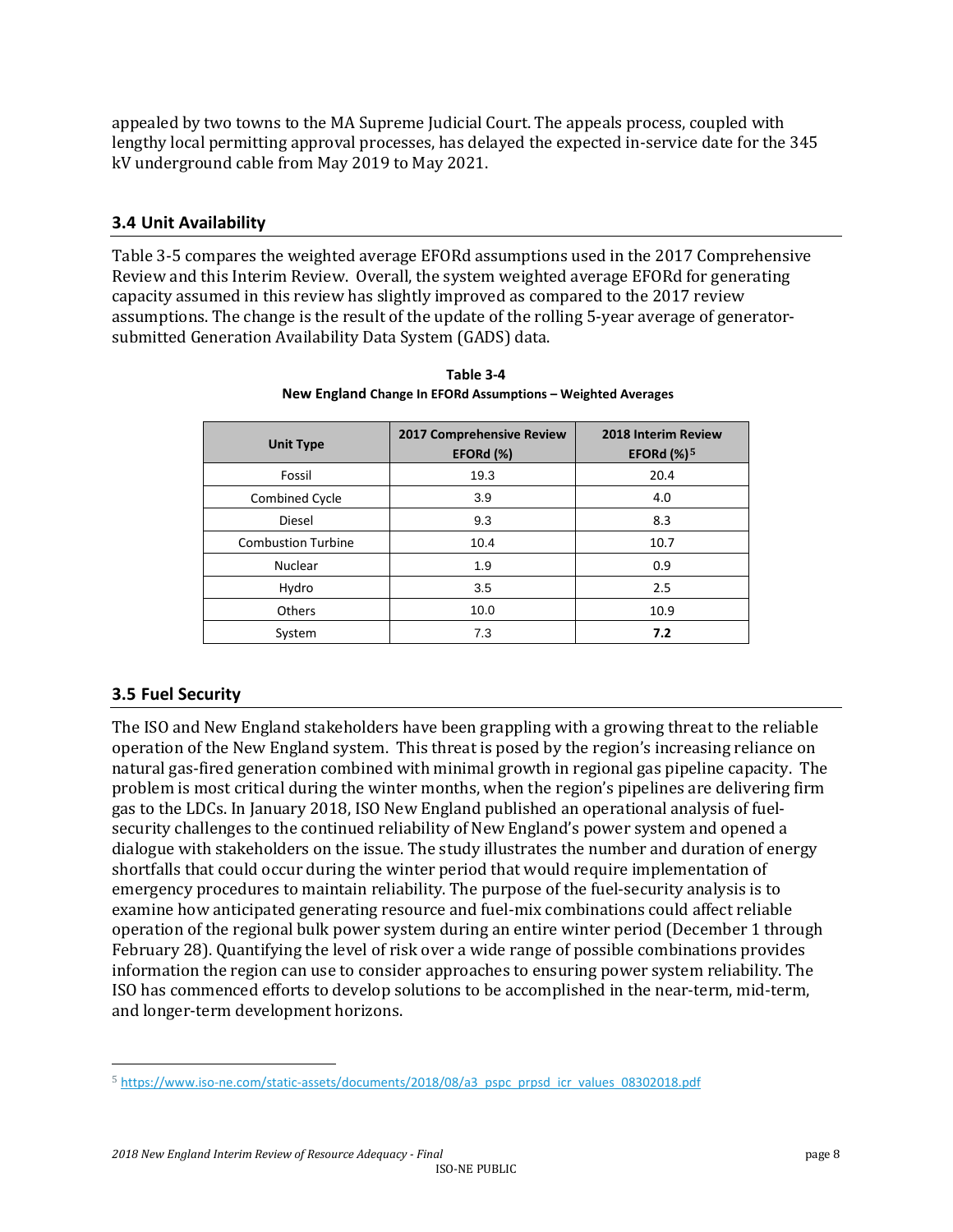In the near-term, ISO New England is revising its Operating Procedure No. 21, Energy Inventory Accounting and Actions During an Energy Emergency (OP-21), by the addition of an energy emergency forecasting and reporting protocol to improve situational awareness. This reporting protocol will establish energy alert thresholds similar to those used in NERC Standards, encouraging proactive measures to avoid certain forecasted conditions. The revision to OP-21 is expected to be completed before 2019. In addition, the ISO is formalizing a framework for specific opportunity costs to be incorporated into energy market supply offer, which would promote the availability of additional energy during tight winter fuel scarcity events. The first phase of this project, targeted for implementation in the  $4<sup>th</sup>$  quarter of 2018, focuses on addressing the energy opportunity costs of resources, such as oil-fired and dual-fuel generators, with fuel supply limitations over a relatively short (e.g., 7-day) period. The second phase will evaluate a more comprehensive approach to opportunity-cost modeling.

In the mid-term, ISO New England has developed a Tariff-based approach, applicable for the Capacity Commitment Periods 2022-2023 through 2024-2025, for reliability reviews and retention of resources wanting to delist to help maintain regional energy security. Assessment criteria that may require retaining a resource in the Forward Capacity Market to address regional fuel-security risks with a corresponding timing and integration of fuel-security reliability reviews of resource delist requests, Forward Capacity Auction pricing treatment, and allocation of associated costs for retained fuel-security resources, have been developed and filed with the Federal Energy Regulatory Commission. To promote energy availability during 2023-2024 through 2024-2025, ISO New England is evaluating an interim compensation treatment for these CCPs associated with reliability reviews for fuel security. The stakeholder process to develop this interim compensation treatment is scheduled to span from the fourth quarter 2018 through the first quarter 2019.

In the long-term, under a Federal Energy Regulatory Commission (FERC) Order, the ISO is to develop and file with the commission improvements to its market design to better address regional fuel security for CCPs beyond 2024-2025 by July 1, 2019. Currently, ISO New England has initiated the process and is discussing the problem statement and proposed conceptual approaches with the stakeholders.

#### **3.6 Environmental Regulations and Initiatives**

State, regional, and federal environmental requirements impose differing compliance costs on generators, with different prime movers and fuel sources, and are not expected to pose reliability concerns during the study period, but are a factor in retirement decisions. The federal Clean Air Act imposes a range of compliance obligations, including emission limits for nitrogen oxides, sulfur dioxide and air toxics from coal-, oil-, and gas-fired generators, with more stringent requirements on generators greater than 25 MW. In New England, most generators already comply with all applicable Clean Air Act requirements, or in the case for certain oil-fired generators subject to the Mercury and Air Toxics Standards (MATS), or operate below an 8% annual capacity factor and are subject to more limited compliance requirements.

Implementation of certain new state regulations is likely to impose operational limits on new and existing generators<sup>6</sup>. The impact of these state requirements are an uncertain risk on unit

<span id="page-8-0"></span> <sup>6</sup> Connecticut RCSA 22a-174-22e, 22a-174-22f; Massachusetts 310 CMR 7.19 Reasonably Available Control Technology (RACT) for Nitrogen Oxides (NOx) sources; Massachusetts 310 CMR 7.74 CO<sub>2</sub> Generator Emissions Cap.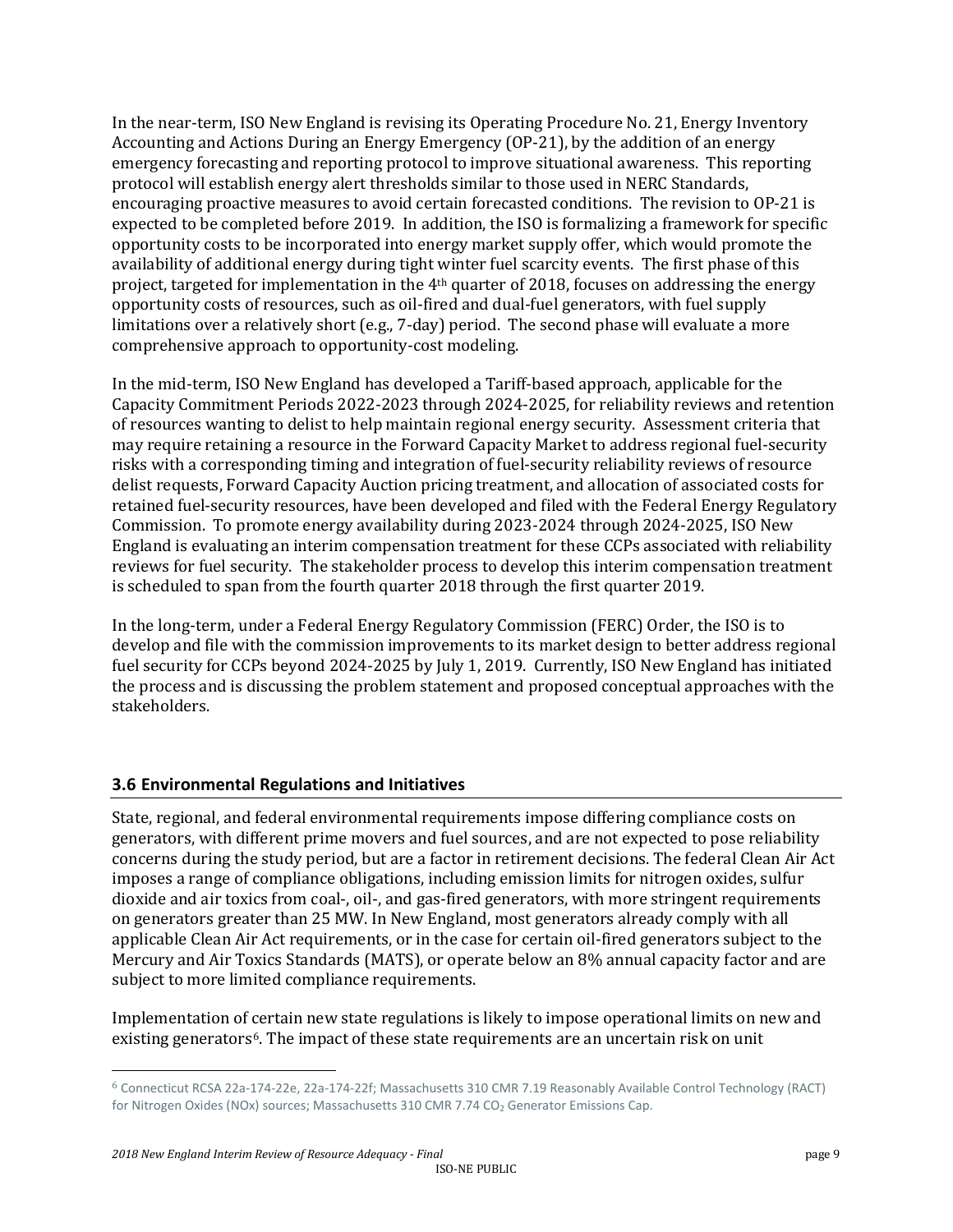retirements and pose operational constraints when compared with earlier assessments. The Regional Greenhouse Gas Initiative (RGGI) and state specific carbon dioxide ( $CO<sub>2</sub>$ ) emissions cap are increasing compliance costs for affected generators, but the reliability impacts for such greenhouse gas reduction measures remains uncertain during the study period.[7](#page-9-0) Since the last assessment, the combined impact of changing federal air, water, endangered species, and carbon standards are more uncertain. Reconsideration or withdrawal of certain federal environmental measures could affect the economic performance of existing and new nuclear, renewable, and fossil-fired generators if [sta](#page-9-1)tes pursue additional measures to address diluted federal regulatory requirements.8 Either scenario risks imposing additional operational constraints and capital costs for pollution control retrofits.

Implementation of certain Clean Water Act requirements on existing and new cooling water structures for thermal generation is proceeding on a case-by-case basis, but retirements have reduced the number of facilities subject to these waste water discharge requirements. Clean Water Act and Endangered Species Act requirements are affecting the relicensing of some existing hydroelectric units and new renewable resources during the study periods. The ISO is monitoring regulatory developments and permit renewals to assess the impacts of operational restrictions (maintenance of minimum flows) on the ability of hydro-electric generators to offer regulation and reserve services or curtailment of wind resources during migratory travel of protected bird species.

#### **3.7 Integration of Variable Energy Resources**

There are no material changes since the 2017 Comprehensive Review.

#### **3.8 Others**

The interconnection benefits from neighboring Areas are considered in both assessments. Since the 2017 Comprehensive Review, ISO New England has conducted additional tie benefit studies to identify the amount of tie reliability assistance New England can rely on from its neighbors for resource adequacy studies. Table 3-5 summarizes the tie benefit assumptions for the 2017 and 2018 reviews.

<span id="page-9-0"></span> <sup>7</sup> Regional Greenhouse Gas Initiative; Massachusetts Global Warming Solutions Act Generator Emissions Cap, 310 CMR 7.74 (as amended July 2018).

<span id="page-9-1"></span><sup>8</sup> Many existing federal environmental measures, such as the Mercury and Air Toxics Standards (MATS). include compliance exemptions for low capacity factor units such as legacy oil units. Reconsideration of existing federal measures may inadvertently jeopardize such compliance exemptions and causes other existing federal environmental requirements may 'snap-back' into place increasing the retirement risk for existing resources.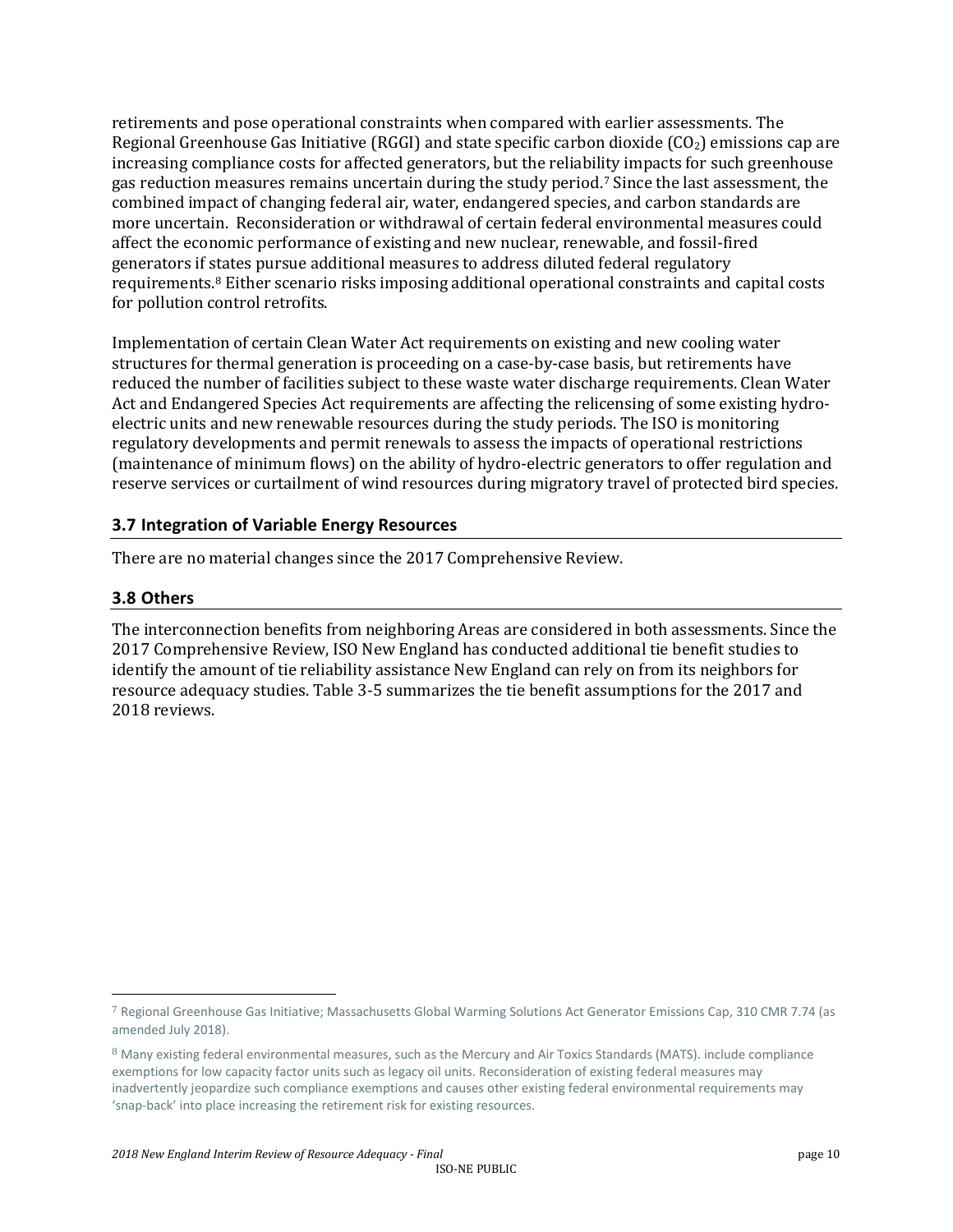**Table 3-5 New England Assumed Tie Benefits from Neighboring Areas (MW)**

| Year | 2017 Comprehensive Review | <b>2018 Interim Review</b> |
|------|---------------------------|----------------------------|
| 2019 | 1,990                     | $1,945^9$                  |
| 2020 | 1,950                     | 1,950                      |
| 2021 | 2,020                     | 2,020 <sup>7</sup>         |
| 2022 | 2,020                     | $2,000^{10}$               |

Other assumptions for these two reviews are consistent with each other.

<span id="page-10-0"></span><sup>9</sup> [https://www.iso-ne.com/static-assets/documents/2018/08/a41\\_pspc\\_prpsd\\_tie\\_benefits\\_08302018.pdf](https://www.iso-ne.com/static-assets/documents/2018/08/a41_pspc_prpsd_tie_benefits_08302018.pdf)

<span id="page-10-1"></span><sup>10</sup> [https://www.iso-ne.com/static-assets/documents/2018/07/a41\\_pspc\\_propsd\\_tiebenfits\\_fca13\\_07262018.pdf](https://www.iso-ne.com/static-assets/documents/2018/07/a41_pspc_propsd_tiebenfits_fca13_07262018.pdf)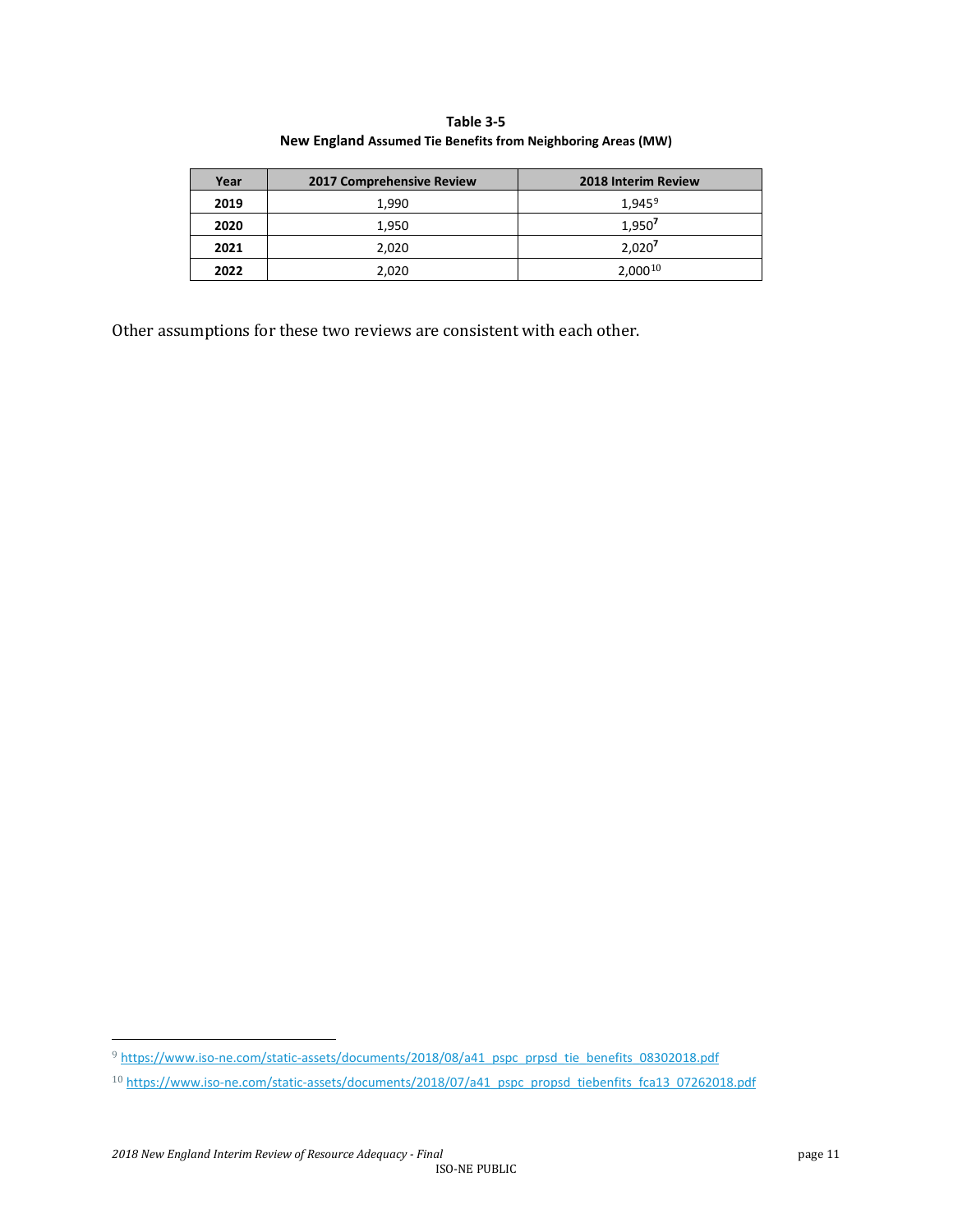## **Section 4 Results**

Tables 4-1 and 4-2 summarize the New England system LOLE results for the scenarios investigated within this Interim Review and those from the 2017 Comprehensive Review. They show that New England has adequate existing and planned resources to meet the NPCC Resource Adequacy Design Criteria under all scenarios for the study period 2019 through 2022.

| Year | 2017 Comprehensive Review<br>(Days/Year)                           | 2018 Interim Review<br>(Days/Year)                                 |                                                                  |  |
|------|--------------------------------------------------------------------|--------------------------------------------------------------------|------------------------------------------------------------------|--|
|      | <b>Based on Resources' Seasonal</b><br><b>Claimed Capabilities</b> | <b>Based on Resources' Seasonal</b><br><b>Claimed Capabilities</b> | <b>Based on Resources' Capacity</b><br><b>Supply Obligations</b> |  |
| 2019 | 0.028                                                              | 0.019                                                              | 0.032                                                            |  |
| 2020 | 0.030                                                              | 0.017                                                              | 0.024                                                            |  |
| 2021 | 0.058                                                              | 0.015                                                              | 0.053                                                            |  |
| 2022 | 0.061                                                              | 0.040                                                              | N/A (auction to be conducted)                                    |  |

**Table 4-1 New England LOLE using Reference Demand Forecast**

**Table 4-2 New England LOLE using High Demand Forecast**

| Year | 2017 Comprehensive Review<br>(Days/Year)                           |                                                                    | <b>2018 Interim Review</b><br>(Days/Year)                        |
|------|--------------------------------------------------------------------|--------------------------------------------------------------------|------------------------------------------------------------------|
|      | <b>Based on Resources' Seasonal</b><br><b>Claimed Capabilities</b> | <b>Based on Resources' Seasonal</b><br><b>Claimed Capabilities</b> | <b>Based on Resources' Capacity</b><br><b>Supply Obligations</b> |
| 2019 | 0.038                                                              | 0.027                                                              | 0.043                                                            |
| 2020 | 0.043                                                              | 0.029                                                              | 0.037                                                            |
| 2021 | 0.080                                                              | 0.028                                                              | 0.080                                                            |
| 2022 | 0.086                                                              | 0.069                                                              | N/A (auction to be conducted)                                    |